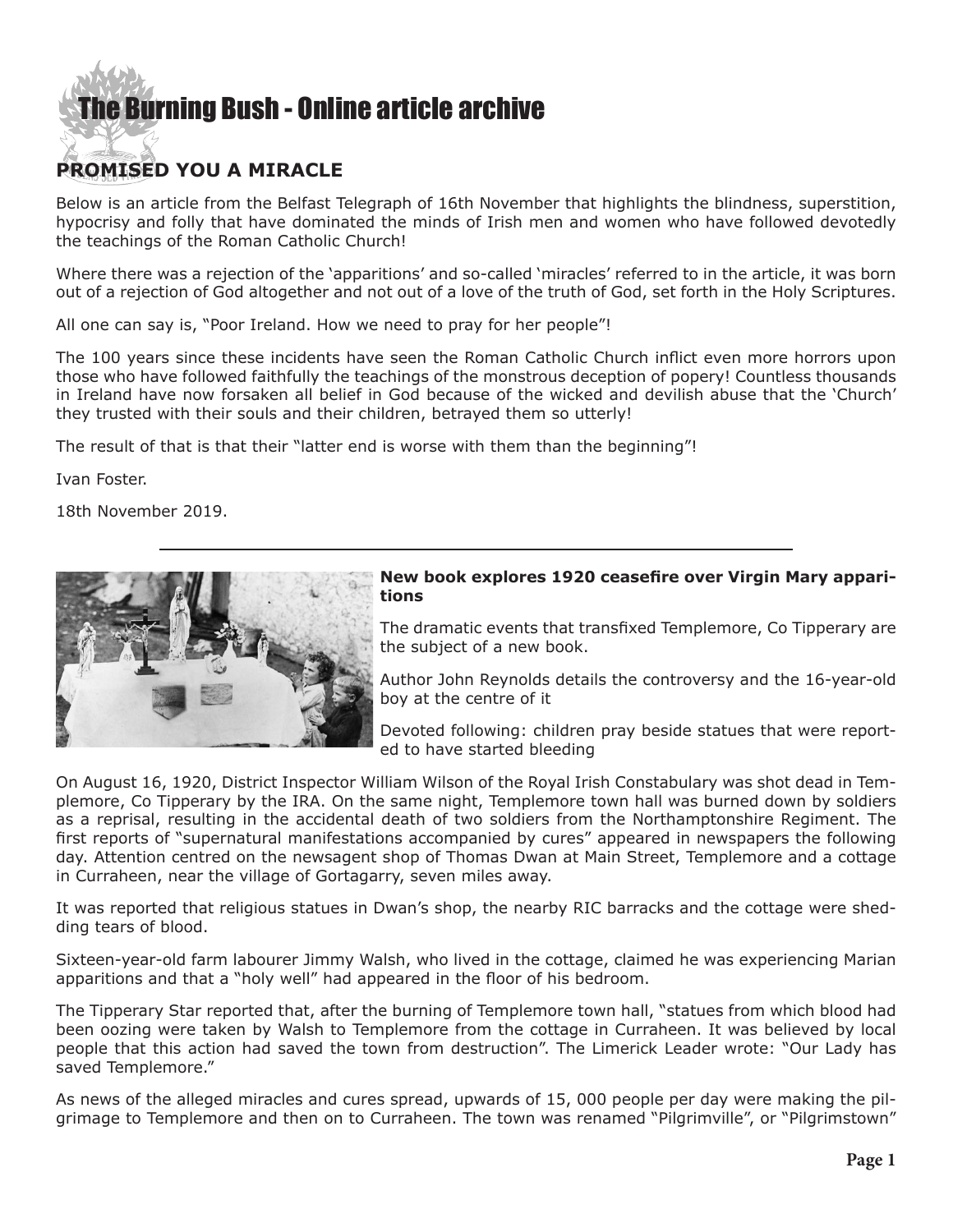

A correspondent for the Catholic Times visited Templemore on August 23 and wrote that his train from Dublin was packed with pilgrims, including "the halt, the maim and the blind". He estimated that 8, 000 people were outside Dwan's house, many having been there overnight.

He himself saw four statues, some with blood trickling down the face, neck, breasts, or body. Hugh Martin of the Daily News wrote that he saw scores of pilgrims drop to their knees, cover their heads and pray the rosary.

Thousands were in the square, including "paralysed children, old men with the palsy and lads with withered limbs. There was every deformity, from warts to a club foot, and almost every chronic malady, from fainting fits to consumption."

The Daily Mirror described: "Sinn Fein volunteers armed with heavy sticks making vain attempts to preserve order, but the crowd could not restrain itself. Women fainted by the score."

Walsh, a "simple-mannered youth", as he was referred to by one newspaper, achieved international fame, while adverts appeared offering, "photographs of the boy to whom the blessed virgin appeared" for sale, as well as other souvenirs.

The Daily News reported that "poor wretches long past help were dragged through boreens to their inevitable disappointment. The picture of one young woman staggering upwards with her tortured child will be long in leaving me".

One journalist wrote that he came, "to see a miracle and saw one. It was not a miracle of bleeding statues, however, but of pathetic belief".

The Limerick Leader reported the case of Martin Monahan, the first person to claim that he had been cured. Monahan had been badly wounded during the Battle of the Somme in 1916. He told reporters that he had "crawled across the road" to Dwan's house.

Walsh rubbed a crucifix on his wounded leg before praying with him. Monahan claimed that he had been able to walk unaided from Dwan's house.

Sergeant Shea, of the RIC in Templemore, wrote that Monahan was known to everybody in the town, "dragging his twisted legs between wooden crutches". After his visit to Walsh, however, Shea said that he saw Monahan "leaping around like a circus tumbler in front of a laughing, weeping, praying, hysterical crowd".

Shea went on to say that, "outside the little cottage at Curraheen, the pile of discarded crutches got bigger".

The official position of the Catholic Church towards events in Templemore was one of "extreme reserve".

The parish priest of Templemore, Rev Kiely, refused to visit the statues, saying: "If it is a prank, it will fizzle out; if not, why should I stop it?"

An informal truce between the IRA, the RIC and Army developed in the extraordinary circumstances which prevailed. IRA volunteers were even allowed to marshal the huge crowds.

IRA brigade officers decided that decisive action should be taken to halt the influx of pilgrims, as they had started to view the "whole business with incredulity".

Pilgrims began to pay IRA men to jump the queue and some volunteers who had previously been abstemious and enthusiastic, "took to drink and began to forget that they were engaged in a life-and-death struggle for the country's freedom".

Walsh told his interrogators that he had spoken with the apparition and the Virgin Mary had indicated her